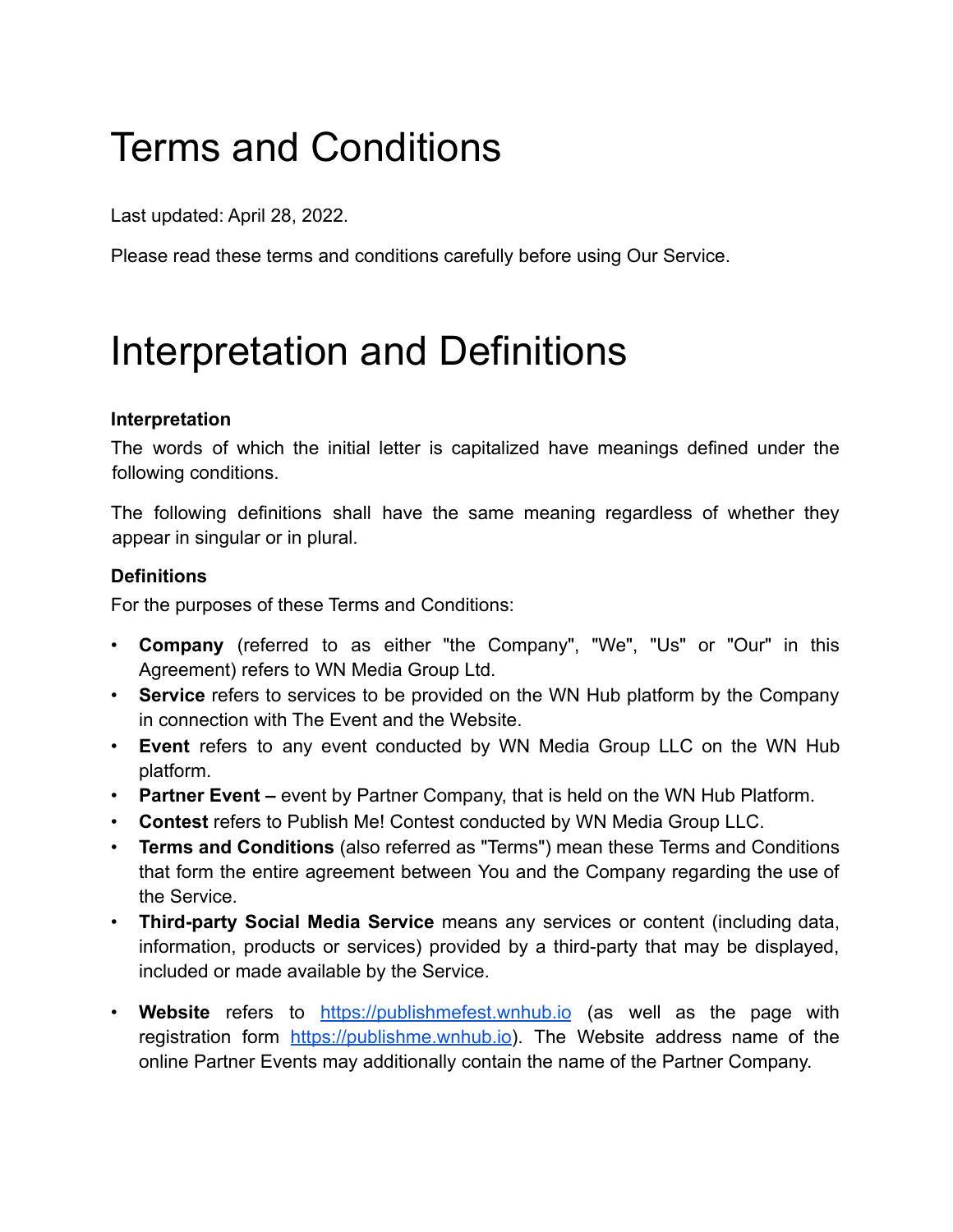• **You** and **Customer** means the individual accessing or using the Service, or the company, or other legal entity on behalf of which such individual is accessing or using the Service, as applicable.

#### Acknowledgement

These are the Terms and Conditions governing the use of this Service and the agreement that operates between You and the Company. These Terms and Conditions set out the rights and obligations of all users regarding the use of the Service.

Your access to and use of the Service is conditioned on Your acceptance of and compliance with these Terms and Conditions. These Terms and Conditions apply to all visitors, users and others who access or use the Service.

By accessing or using the Service You agree to be bound by these Terms and Conditions. If You disagree with any part of these Terms and Conditions, then You may not access the Service.

Your access to and use of the Service is also conditioned on Your acceptance of and compliance with the Privacy Policy of the Company. Our Privacy Policy describes Our policies and procedures on the collection, use and disclosure of Your personal information when You use the Application or the Website and tells You about Your privacy rights and how the law protects You. Please read Our Privacy Policy carefully before using Our Service. Our Privacy Policy, that is a public document, is available to any Internet user at our website.

#### Personal Data Processing

- 1.1. Processing of personal data is carried out on the basis of the following principles:
- Legitimacy of the purposes and methods of processing personal data;
- conscientiousness;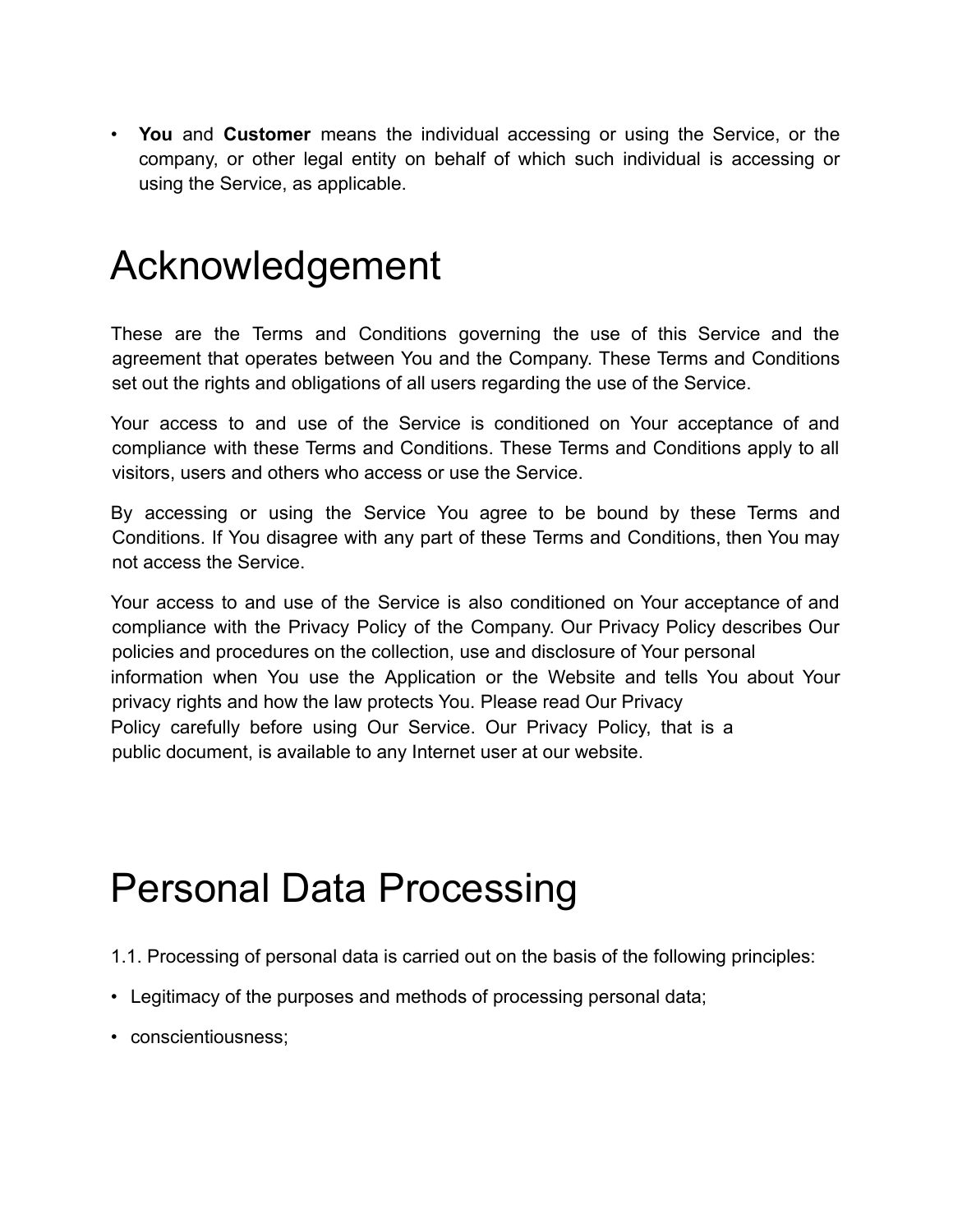- the purposes of processing personal data correspond to the purposes predetermined and claimed during the collection of personal data, as well as the powers of the Company;
- the volume and nature of the personal data under processing correspond to the ways of processing personal data and the purposes of processing personal data.
- 1.2. Personal Data Collection

Collection of the User's personal data is carried out on the Website:

1.2.1. When the User submits the registration form (registration forms):

- The registration form at [https://publishmefest.wnhub.io](https://publishmefest.wnhub.io/) or <https://publishme.wnhub.io> is required to be completed if the User wishes to participate in the Event. The User agrees that the name and/or logo of User`s Company can be used on the website ([https://publishmefest.wnhub.io](https://publishmefest.wnhub.io/) or [https://publishme.wnhub.io\)](https://publishme.wnhub.io) in the list of members.
- If the User registers the Website using Google account The Company shall have the right to save and collect the following User Google account data: name, email address, language settings and profile photo, Application settings.

1.2.2. When you apply form for Contest:

- The registration form at <https://games.wnhub.io/publishme> is required to be completed if the User wishes to participate in the Contest. By submitting your game to the Contest you confirm that you are familiar with and agree with the competition rules, and give your consent to the processing and storage of personal data.
- Company reserves the right to share participants' names and emails with our partners. Other personal data is not shared with the jury, sponsors or third parties.

### Links to Other Websites

Our Service may contain links to third-party web sites or services that are not owned or controlled by the Company.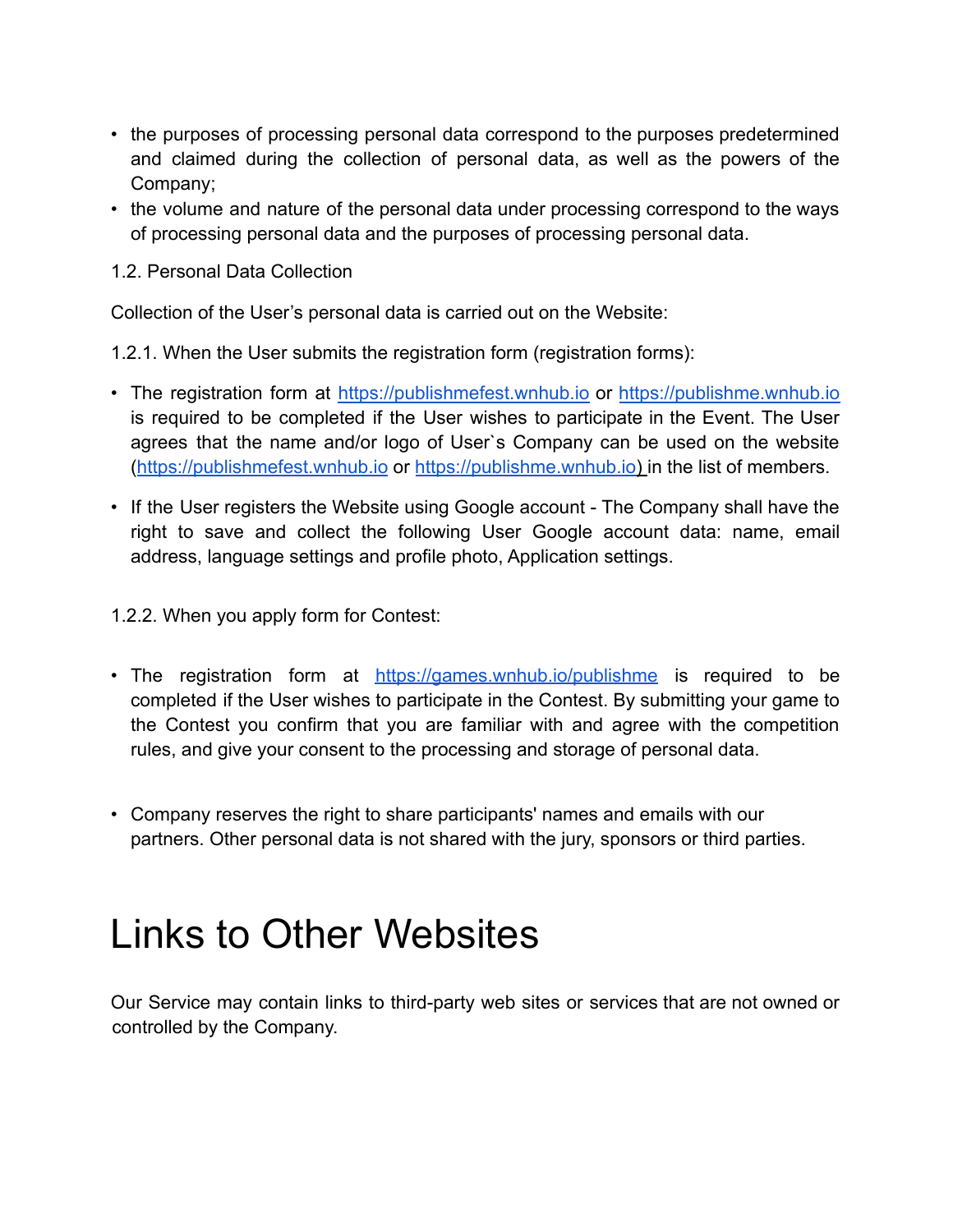The Company has no control over, and assumes no responsibility for, the content, privacy policies, or practices of any third party web sites or services. You further acknowledge and agree that the Company shall not be responsible or liable, directly or indirectly, for any damage or loss caused or alleged to be caused by or in connection with the use of or reliance on any such content or services available on or through any such web sites or services.

We strongly advise You to read the terms and conditions and privacy policies of any third-party web sites or services that You visit.

### **Termination**

We may terminate or suspend Your access immediately, without prior notice or liability, for any reason whatsoever, including without limitation if You breach these Terms and Conditions.

Upon termination, Your right to use the Service will cease immediately.

### Limitation of Liability

Notwithstanding any damages that You might incur, the entire liability of the Company and any of its suppliers under any provision of this Terms and Your exclusive remedy for all of the foregoing shall be limited to the amount actually paid by You through the Service.

To the maximum extent permitted by applicable law, in no event shall the Company or its suppliers be liable for any special, incidental, indirect, or consequential damages whatsoever (including, but not limited to, damages for loss of profits, loss of data or other information, for business interruption, for loss of privacy arising out of or in any way related to the use of or inability to use the Service, third-party software and/or third-party hardware used with the Service, or otherwise in connection with any provision of this Terms), even if the Company or any supplier has been advised of the possibility of such damages and even if the remedy fails of its essential purpose.

Some states do not allow the exclusion of implied warranties or limitation of liability for incidental or consequential damages, which means that some of the above limitations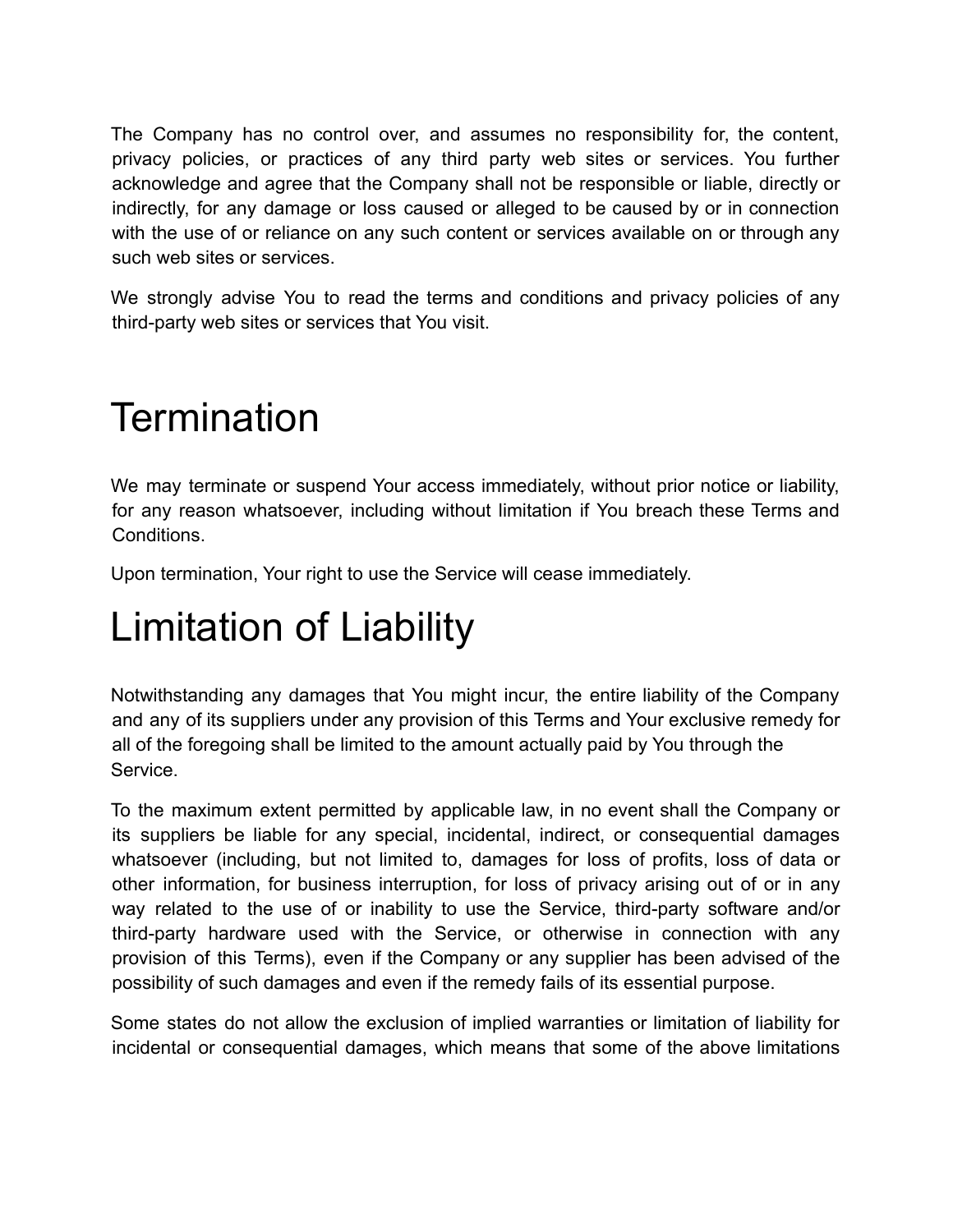may not apply. In these states, each party's liability will be limited to the greatest extent permitted by law.

### "AS IS" and "AS AVAILABLE" Disclaimer

The Service is provided to You "AS IS" and "AS AVAILABLE" and with all faults and defects without warranty of any kind. To the maximum extent permitted under applicable law, the Company, on its own behalf and on behalf of its Affiliates and its and their respective licensors and service providers, expressly disclaims all warranties, whether express, implied, statutory or otherwise, with respect to the Service, including all implied warranties of merchantability, fitness for a particular purpose, title and non-infringement, and warranties that may arise out of course of dealing, course of performance, usage or trade practice. Without limitation to the foregoing, the Company provides no warranty or undertaking, and makes no representation of any kind that the Service will meet Your requirements, achieve any intended results, be compatible or work with any other software, applications, systems or services, operate without interruption, meet any performance or reliability standards or be error free or that any errors or defects can or will be corrected.

Without limiting the foregoing, neither the Company nor any of the company's provider makes any representation or warranty of any kind, express or implied: (i) as to the operation or availability of the Service, or the information, content, and materials or products included thereon; (ii) that the Service will be uninterrupted or error-free; (iii) as to the accuracy, reliability, or currency of any information or content provided through the Service; or (iv) that the Service, its servers, the content, or e-mails sent from or on behalf of the Company are free of viruses, scripts, trojan horses, worms, malware, timebombs or other harmful components.

Some jurisdictions do not allow the exclusion of certain types of warranties or limitations on applicable statutory rights of a consumer, so some or all of the above exclusions and limitations may not apply to You. But in such a case the exclusions and limitations set forth in this section shall be applied to the greatest extent enforceable under applicable law.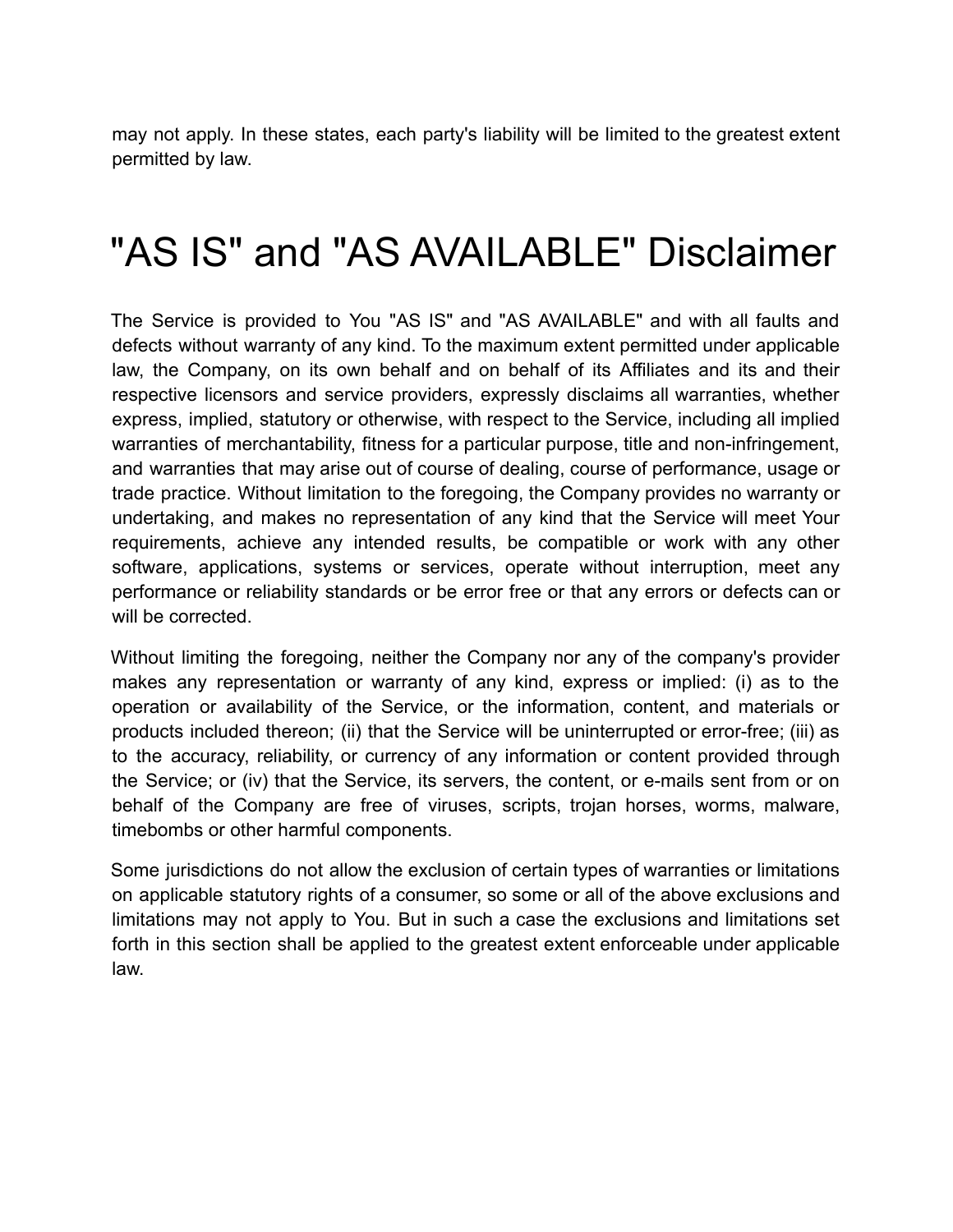### Disputes Resolution

If You have any concern or dispute about the Service, You agree to first try to resolve the dispute informally by contacting the Company.

### Severability and Waiver

#### **Severability**

If any provision of these Terms is held to be unenforceable or invalid, such provision will be changed and interpreted to accomplish the objectives of such provision to the greatest extent possible under applicable law and the remaining provisions will continue in full force and effect.

#### **Waiver**

Except as provided herein, the failure to exercise a right or to require performance of an obligation under these Terms shall not affect a party's ability to exercise such right or require such performance at any time thereafter nor shall the waiver of a breach constitute a waiver of any subsequent breach.

### Participation on the Contest

Contest is free. Both professional and amateur game developers can submit their games for the Contest.

Company accepts casual mobile games only, at least at playable prototype, alpha or beta stage or games released not earlier than September 1, 2021 and available for publishing deals if interested.

The game can be accepted for the Contest if your game was not released prior to the start of the application period. If you are releasing your game after the application period has begun, you are'll be able to participate.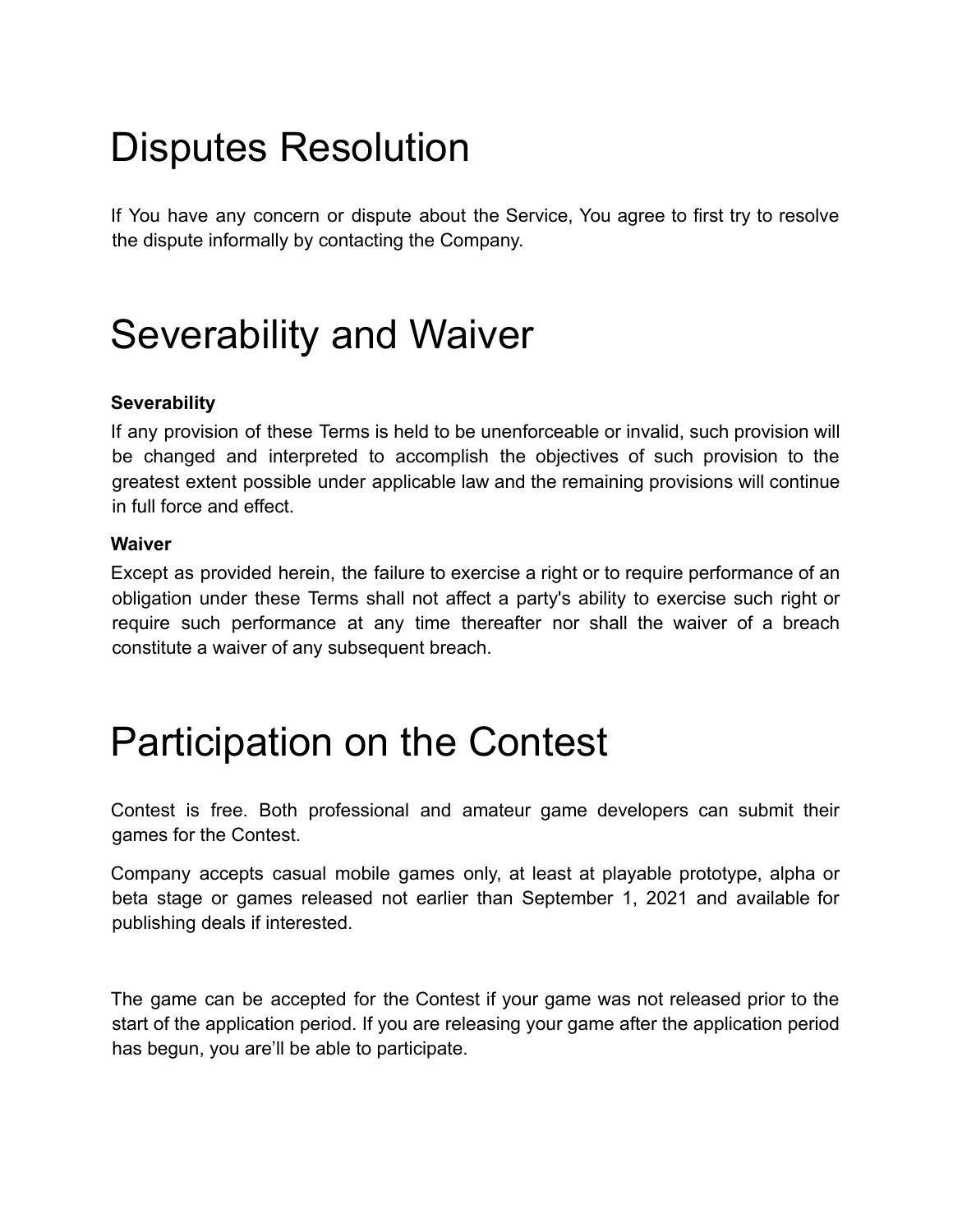You can participate in several Contests in a row if you are submitting different games. If you want to submit multiple games you'll need to fill out multiple applications

You can not participate in the Contest if exclusive rights to the game are owned by some publishing company.

You warrant that any Content provided or posted by You does not infringe any third party's Intellectual Property Rights or other rights arising at law or otherwise.

The submissions are accepted from May 31, 2022 till July 10, 2022.

From July 10, 2022 till July 17, 2022 members of the jury evaluate the projects. Award Ceremony - July 18, 2022.

The exact dates of each period may be changed by organizers at any time if necessary. All projects go through pre-moderation by organizers during the entire period.

Organizers of the Contest reserve the right to deny the participant without explanation. Members of the jury receive the full list of participants and access to their projects' materials.

Members of the jury mark the projects out of ten and leave feedback for a developer optionally.

Providing all data marked as 'Required' in the Registration form is compulsory.

The Winner(s) will receive the prizes from the partners of the Contest according to the description on the Website.

Organizers have permission to share the Winner's name and email with the partners of the Contest.

Organizers reserve the right to change the conditions of the Contest at any time at their own discretion.

By submitting the project for the Contest you show an absolute acceptance of the present Terms and confirm your consent to the processing of provided personal data.

#### **Awards and prizes**

Winners are announced on a predetermined date. In some cases, Company can postpone the announcement for several days (for example, to clarify the ratings with some judges).

Contest winners receive prizes from our Partner Company.

If the finalist declines the prize, we send it to the team that took the second place during the voting period.